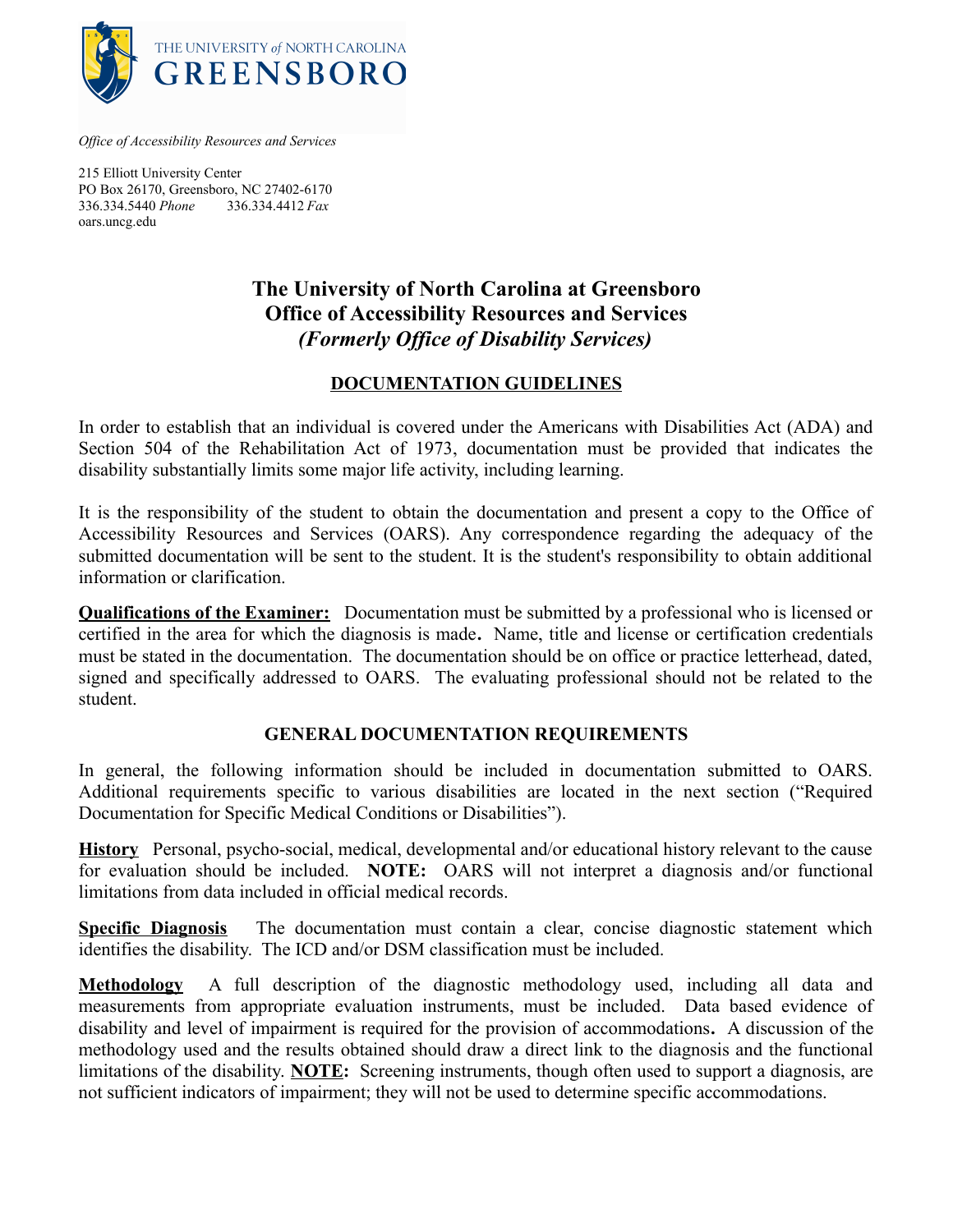**Current and Substantial Limitations** Documentation should be age appropriate and must include a clear description of current limitations imposed by the disability as they relate to classroom performance and the various demands of University life. The documentation should discuss evidence of the impact of the disability on actual academic performance, including any accommodations or related services the student has used. **Any impact, side effects or functional limitations observed or expected from the use of medication should also be discussed**. A discussion of the expected progress and/or stability of the disability should also be included.

**Differential Diagnosis and Co-Morbidity** Documentation should include a discussion of assessment data that supports or refutes the diagnosis, including an exploration of alternative diagnoses as well as medical, psychiatric, educational and cultural factors that may contribute to symptoms. If multiple diagnoses are provided documentation should indicate primary and secondary and should discuss the functional limitations associated with each.

**Recommendations:** Recommendations for accommodations should include a clear rationale based on level of impairment obtained from data based diagnostic evaluations and assessments.Suggestions for accommodations should be directly linked to the impact or functional limitations associated with the disability or medication prescribed to control symptoms. **NOTE:** The University will make final decisions concerning the appropriateness of accommodations.

## **REQUIRED DOCUMENTATION FOR SPECIFIC MEDICAL CONDITIONS OR DISABILITIES:**

In addition to the information provided by the general documentation requirements listed above, please provide the following information based on the specific nature of the medical condition or disability.

**Blind and Visually Impaired** Documentation from an Ophthalmologist or Optometrist should include:

- specific diagnosis indicating *current* visual acuity
- near and distant vision (left and/or right)
- visual fields, with and without corrective lenses

**Chronic Medical Conditions** The documentation should explain the *current* functional limitations imposed by the medical condition and should contain:

- specific diagnosis
- whether the limitations and/or symptoms are constant or episodic and the frequency and/or duration
- current medications and possible side effects
- any information that may assist OARS in determining reasonable accommodations

**Cognitive Impairments** Cognitive impairments may include Learning Disabilities (LD), Acquired Brain Injuries (ABI), Autism/Asperger's Syndrome or Attention Deficit Hyper Activity Disorder (AD/HD). The documentation should explain the *current* functional limitations imposed by the condition, and should include the following:

- explanation of psychological and/or psycho-educational tests used; indicate all tests, data and/or scores used to support diagnosis
- current medications and possible side effects
- interviews, surveys and other data collected to support diagnosis